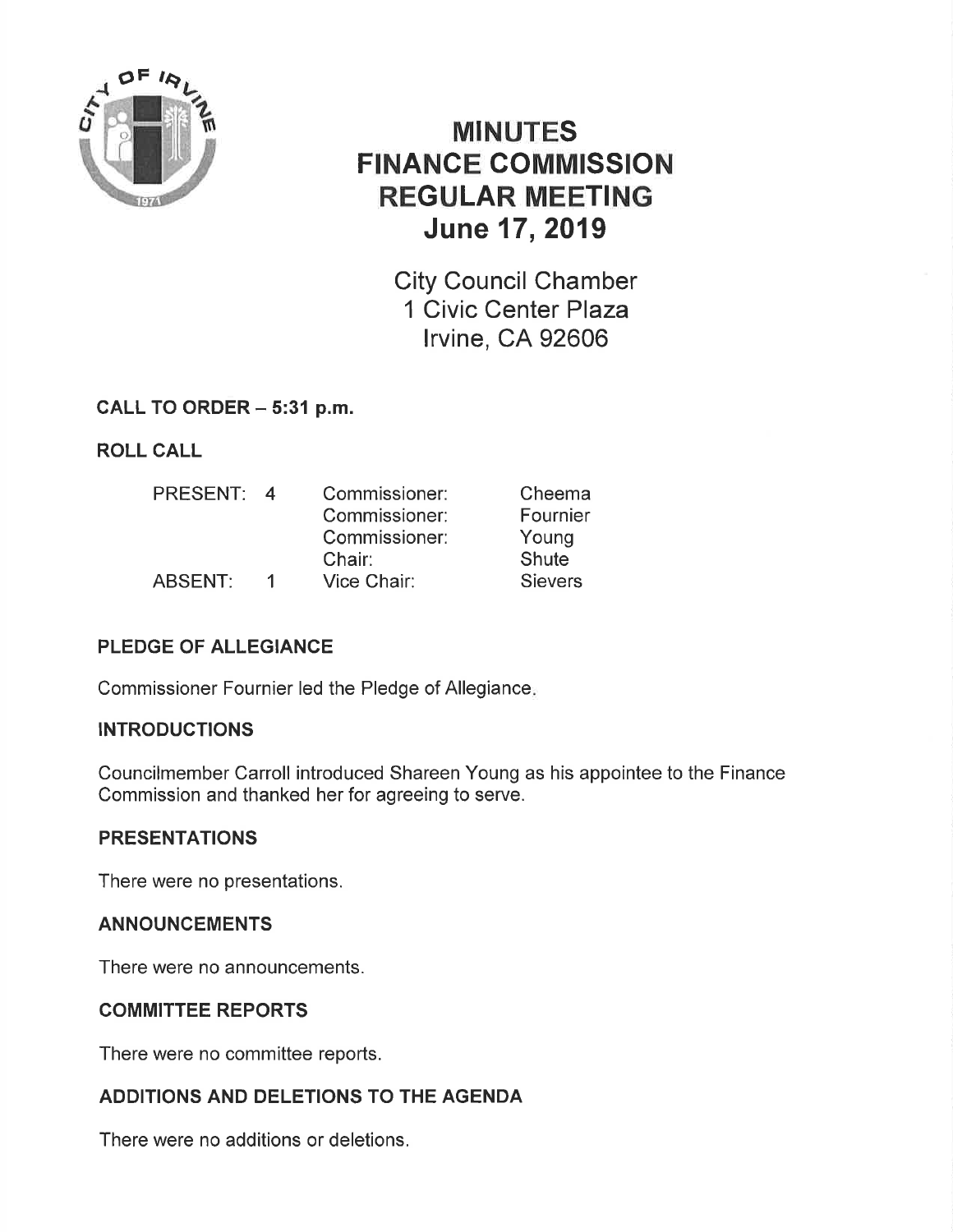#### PUBLIC COMMENTS

There were no public comments

#### CONSENT CALENDAR

ACTION: Moved by Commissioner Cheema, seconded by Commissioner Young, and unanimously carried by those members present to approve Consent Calendar ltems 1 and 2.

#### 1. MINUTES

Approve the minutes of a regular meeting of the Finance Commission held on June 3,2019

### 2. ACCEPTANCE OF COUNTY OF ORANGE OFFICE ON AGING GRANT AND BUDGET ADJUSTMENT

- 1) Recommend the City Council accept a \$493,074 grant from the County of Orange Office on Aging to fund the Congregate Meal Program, Homedelivered Meal Program, Nutrition Transportation, Case Management, and ln-Home Services for Fiscal Year 2019-20, the first year of a four-year funding cycle.
- Recommend the City Council approve a Budget Adjustment to adjust the County of Orange Office on Aging Grant revenue in the amount of \$25,608. 2)
- Recommend the City Council authorize the City Manager to execute contracts as required by the County of Orange Office on Aging and accept all funding allocations within the four-year funding cycle (Fiscal Years 2019-20 through 2022-23). 3)

#### COMMISSION BUSINESS

#### DEFINED BENEFIT AND DEFINED CONTRIBUTION PENSION PLAN AUDITS FOR THE YEAR ENDED DECEMBER 31, 2018  $3<sub>1</sub>$

Teri Washle, Interim Manager of Fiscal Services, presented the item and answered questions. Kristin Griffith, Director of Financial Management & Strategic Planning, and Barbara Arenado, Manager of Budget & Business Planning, also answered questions.

Discussion included: the status of the Defined Benefit and Defined Contribution Pension Plan vs. CaIPERS; and the current percentage of CaIPERS funding.

# AGTION: Moved by Commissioner Cheema, seconded by Chair Shute, and unanimously carried by those members present to:

Recommend that the City Council receive and file the Defined Benefit and the Defined Contribution Pension Plan audits for the year ended December 31, 2018.